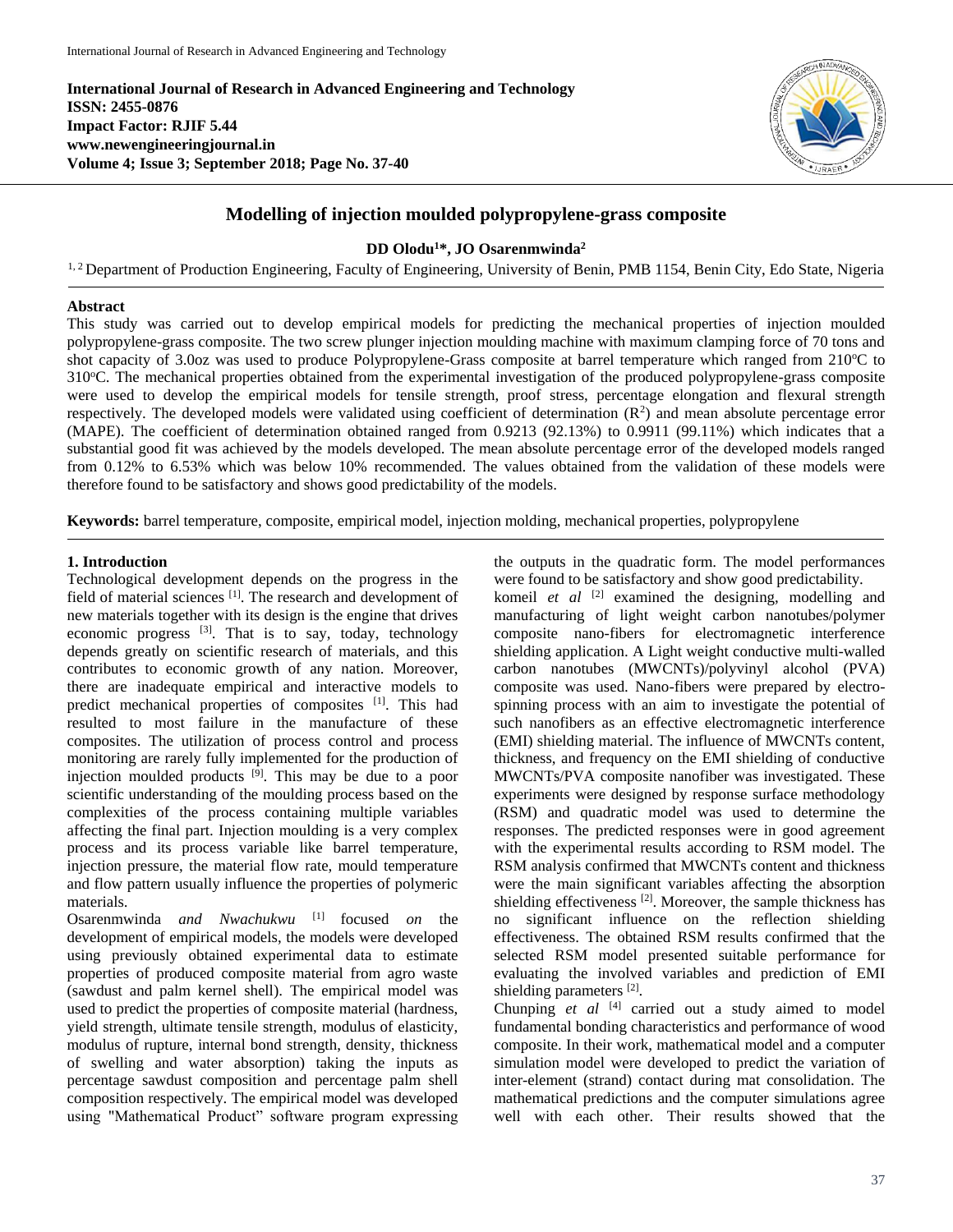relationship between the inter-element contact and the mat density was highly nonlinear and was significantly affected by the wood density and the element thickness.

Klewpatinond *et al* <sup>[5]</sup> examined the influence of injection moulding conditions on the impact strength of a thermoplastic. The results indicated that environmental conditions influenced the moulded part quality to varying degrees and that the environmental conditions should be controlled for applications with tight tolerances.

Adeyemi and Adeyemi <a>[6]</a> developed empirical formulas based on the diffusion model and the drying data (i.e moisture ratios, with drying times) of the composite from sawdust were computed and presented for various curing temperature and at different percentages of hardener resin addition.

This study therefore focused on the modelling of injection moulded polypropylene-grass composite.

# **2. Materials and Methods**

# **2.1 Equipment and Tools with Their Specifications**

- 1. Two stage-screw plunger Injection machine, Fox and Offord, 70 tons two stage-screw plunger.
- 2. A toggle clamp attached to the injection end of injection moulding machine.
- 3. The mould was made of Silicon killed forging quality steel AISI type H140 treated to 252 –302 Brine 11. Such steel was used for moulds that require high quality parts, long production runs and is safe to use at high clamping pressures.
- 4. Monsanto Tensometer, Type 'W' Serial No. 8991 was used for tensile testing experiment.

# **2.2 Materials Used For Processing**

- a. The grass used for this research work is giunea gra**ss** (*Panicum maximum*)**;**
- b. The Plastic material used for this study was Polypropylene (PP).

# **2.3 Preparation and Processing of Grass**

The harvested grass was washed and soaked with dilute sodium hydroxide (NaOH) of concentration 0.10mol/dm<sup>3</sup> for 6 hours to ensure effective bonding between the grass and the Polypropylene materials. The grass was ground to granules using crushing machine. The grasses were first air dried in the sun and later transferred to an oven and dried at 105°C. It was continuously monitored until moisture content of about 4+ 0.2% was obtained  $^{[7]}$ . The ground grass was screened to a particle size of 300μm diameters using vibrating sieve machine.

# **2.4 Mixing, compounding and production of composites**

Polypropylene (PP) was mixed with ground grass in the proportion (20:80, 30:70, 40:60, 50:50, 60:40, 70:30 and 80:20 respectively) .The prepared Polypropylene-grass composite was blended in a cylindrical container until a homogenous mixture was obtained in the composite. The homogenous mixture of the composite was feed into the hopper of injection moulding machine and was produced at various barrel temperature ranging from  $210^{\circ}$ C to  $310^{\circ}$ C respectively.

The produced composite was evaluated for mechanical strength (tensile strength, proof stress, percentage elongation and flexural strength). In this research work, all empirical models were developed using experimental values (E) obtained from the produced composite tensile strength, proof stress, percentage elongation and flexural strength results. The empirical model was used to predict the mechanical properties of the composite material (Tensile Strength, Proof Stress, Percentage Elongation and Flexural Strength) by taking the inputs as percentage by volume of plastics (M), percentage by volume of grass (K) and barrel temperature (T).

The output was obtained through the interaction between M, K and T. A quadratic model of second order regression was obtained for the plastic-grass composites for mechanical strength (Tensile Strength, Proof Stress, Percentage Elongation, and Flexural Strength). A code was written in a MATLAB program (MATLAB software, version 7.5.0 (R2007b) to investigate the interactions of the various process parameters of the developed empirical model. The empirical model was expressed in the form shown in Equation 1

Y=Constant+ $\alpha_1 T + \alpha_2 M + \alpha_3 K + \alpha_4 TM + \alpha_5 TK + \alpha_6 MK + \alpha_7 T^2 + \alpha_8 M^2 + \alpha_9 K^2$  (1)

Where  $M=$  Percentage by volume of plastic  $(\%)$  $K=$  percentage by volume of grass  $(\%)$ 

 $T=$  Temperature ( ${}^{\circ}$ C)

Y= Output (Mechanical Properties)

Where  $\alpha_1$ ,  $\alpha_2$ ,  $\alpha_3$ ,  $\alpha_4$ ,  $\alpha_5$ ,  $\alpha_6$ ,  $\alpha_7$ ,  $\alpha_8$ , and  $\alpha_9$  are the coefficient of T, M, K, TM, TK, MK,  $T^2$ ,  $M^2$ , and  $K^2$  respectively

# **2.5 Validation of the Models Developed**

The mean absolute percentage error, and coefficient of determination were used to validate the model. They were determined using Equation 2 and 3 respectively. Absolute percentage

$$
Error = f^{\text{Experimental value-Predicted Value X100\%}}_{\text{Experimental Value}}
$$
\n(2)

Coefficient of Determination,  $R^2 = \left[1 - \frac{\sum (Y_i - \hat{Y})^2}{\sum (Y_i - \hat{Y})^2}\right]$  (3)

Where  $Y_i =$  Experimental value  $\hat{Y}$  = Predicted value

#### **The Assumptions made in this Model are as follows:**

- 1. The composite was produced from high Polypropylene and guinea grass.
- 2. The injection pressure remained constant i.e. 160kg/mm<sup>2</sup>.
- 3. Guinea grass with particle size of 300μm was used.
- 4. All the composite production parameters were kept constant except percentage by volume of material and barrel temperature of the injection moulding machine.

# **3. Results and Discussion**

# **3.1 Empirical Model Development**

The empirical model developed for PP-Grass composite for tensile strength, proof stress, percentage elongation and flexural strength are shown in Equation 4-7 respectively.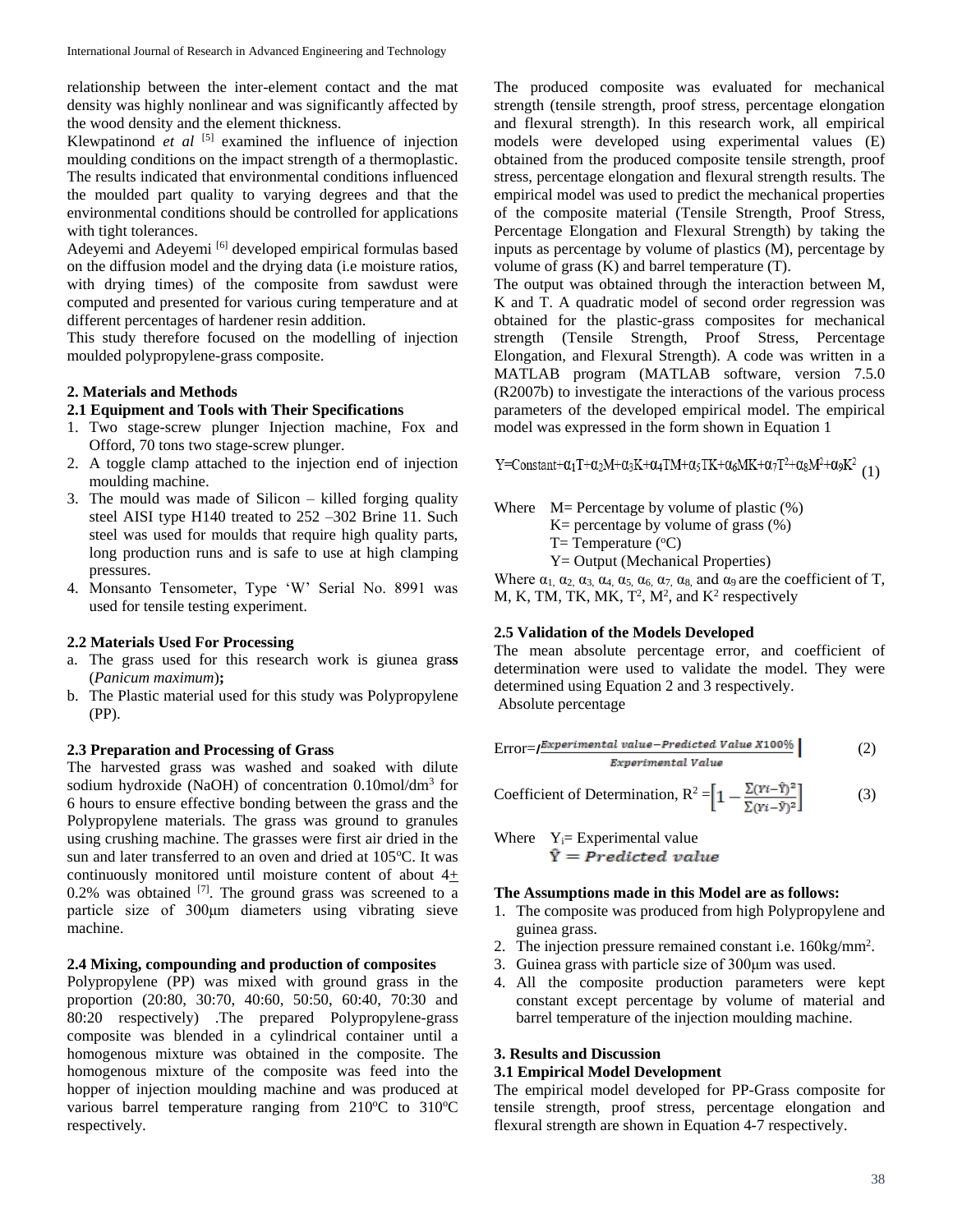Tensile Strength for  $PP -$  Grass Composite  $(6<sub>T</sub>) =$  $-172.4409 - 0.0460T + 0.7486M + 0.4670K +$  $0.0137TM + 0.0274TK - 0.0445MK - 0.0033T^2 +$  $0.0291M^2 - 0.0768T^2$ (4)

Proof Stress for  $PP -$  Grass Composite( $G_p$ ) =  $-86.3029 + 0.0419T + 1.2555M + 0.5556K +$  $0.0030$ TM +  $0.0124$ TK -  $0.0207$ MK -  $0.0013$ T<sup>2</sup> +  $0.0096M^2 - 0.0391T^2$ (5)

Percentage Elongation for PP-Grass Composite  $(P_R) = -3.3481 + 0.0010T +$  $0.0295M - 0.0123K + 0.0003TM + 0.0006 0.0007MK - 0.0001T^2 + 0.0005M^2 0.0017T^2$  $(6)$ 

Flexural Strength for  $PP - Grass$  Composites  $(EI) =$  $-65.3512 - 0.3944T + 1.3150M + 1.2742K +$  $0.0007TM + 0.0053TK + 0.0059MK + 0.0004T^2 +$  $0.0012M^2 + 0.0074T^2$ (7)

Figure 1-4 shows the effect of barrel temperature on the tensile strength, proof stress, percentage elongation and flexural strength for PP-Grass composite for both Experimental (E) and Predicted (P) values respectively.







**Fig 2:** Effect of Barrel Temperature on Proof Stress for PP-Grass Composite, Experimental (E) and Predicted (P) Values



**Fig 3:** Effect of Barrel Temperature on Percentage Elongation for PP-Grass Composites, Experimental (E) and Predicted (P) Values



**Fig 4:** Effect of Barrel Temperature on Flexural Strength for PP-Grass Composites, Experimental (E) and Predicted (P) Values

### **3.2 Validation of models for PP-grass composite**

The models were validated by comparing the predicted values from empirical model with experimental data. The predicted values were found to compare favourably with measured values. The models were validated using coefficient of determination  $(R^2)$  and mean absolute percentage error (MAPE). The coefficient of determination  $(R^2)$  were determined to be 0.9243 (92.43%) for tensile strength, 0.9213 (92.13%) for proof stress, 0.9911 (99.11%) for percentage elongation, and 0.9821 (98.21%) for flexural strength respectively. These values compare favourably with the value obtained by Chunping *et al.* [1] with coefficient of determination of 0.9311 (93.11%) for wood plastic composite. The values obtained in this study indicate that a substantial good fit was achieved by the regression models developed. Moreover, the mean absolute percentage error of predicted values from models when compare with the experimental values were determined to be 0.69% for tensile strength, 1.36% for proof stress, 2.98% for percentage elongation and 0.19% for flexural strength respectively. These values are significantly small and below the maximum error of 10% proposed by Liping and Deku [8]; Osarenmwinda and Nwachukwu [1]. These values were therefore found to be satisfactory and show good predictability of the model and its adequacy.